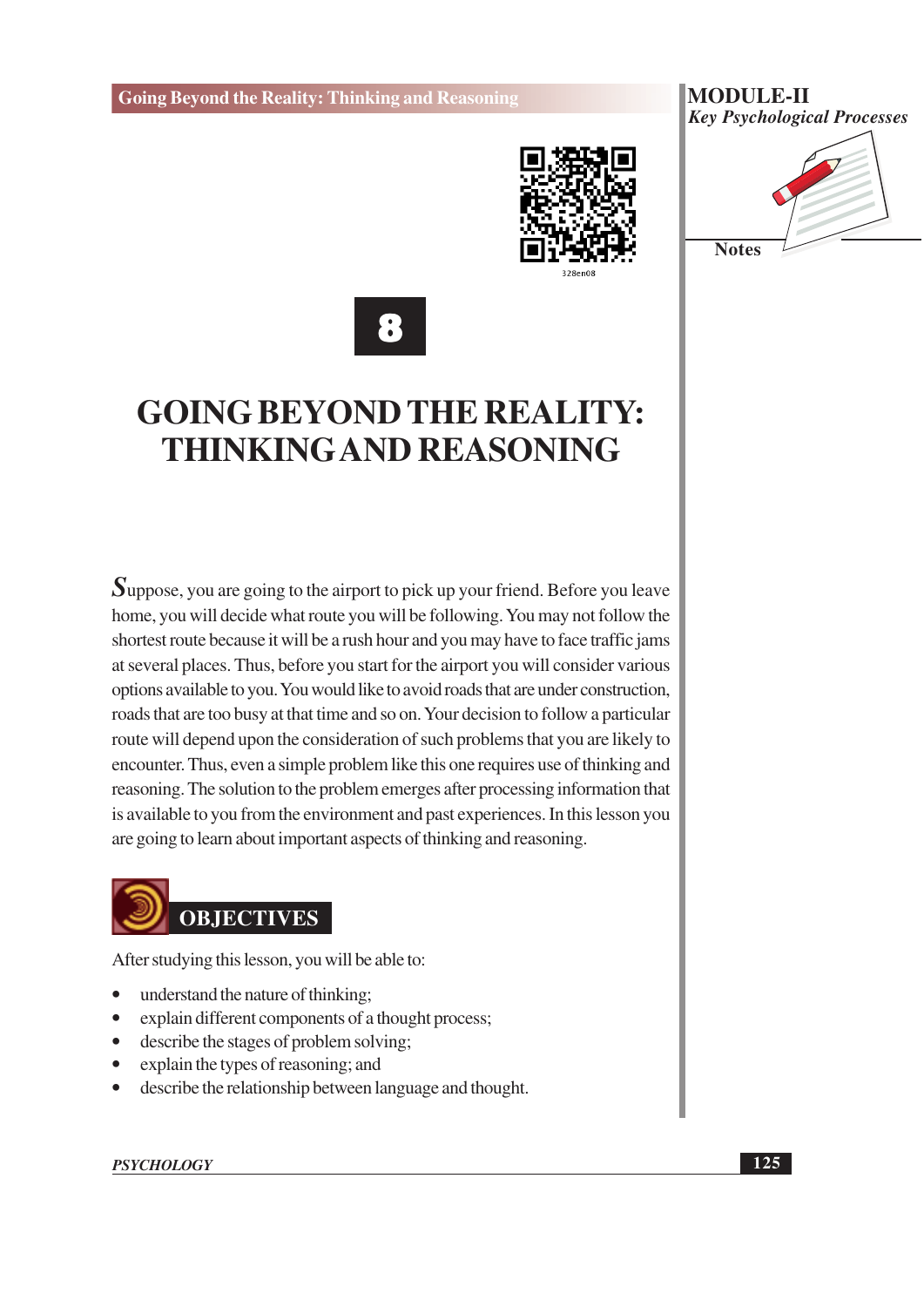**Key Psychological Processes** 



**Notes** 

### 8.1 NATURE AND COMPONENTS OF THINKING

Thinking is a mental activity, usually initiated by a problem. It follows a sequence of internal (mental) steps that involve a variety of activities such as judgment, abstraction, inference, reasoning, imagining, and remembering etc. Thinking is a cognitive process in which we use symbols as representations of objects and events. It is a constructive process as we construct something new. Thinking relies on a variety of mental structures such as I) concepts, ii) schemas, and iii) mental imagery. Let us consider these mental structures.

### **Components of Thought Process**

#### (i) Concepts

We have the capacity to abstract the essential characteristics of objects, events, human beings, or whatever we perceive and experience. For example, whenever we see an apple we categorize as "fruit"; when we see a cat we categorize it as an "animal", and so on. Whenever we encounter a new object we tend to categorize it and take the same action toward it as before. For example, when we see a dog in the street we categorize it as an "animal" and like any other animal we take the same behavioural action towards it (e.g., avoid it). Similarly, when we encounter a new social situation, we try to categorize it on the basis of past experience and take appropriate action. This is considered as one of the basic aspects of thinking.

Concepts are mental structures. The categories we form are called concepts. They are the building blocks of thinking. They allow us to organize knowledge in systematic ways. Most words (except proper nouns) represent concepts as they refer not to a single object or event but to a whole class. For example, the word "house" refers to a class of buildings with common features. It has rooms, kitchen, toilet, store, etc., and is used for living by people and families and has certain facilities. The word "building" is more general than house. The word building is a larger concept that includes houses, offices, markets, etc. Concepts represent objects, activities, ideas, living organisms. They also represent properties (e.g., green, or large), abstractions (e.g., honest, love) and relations (e.g., bigger than).

Learning of concepts utilizes the psychological processes of *generalization* and discrimination. For example, when a child learns the concept dog, he/she may generalize the term initially to include all small animals (e.g., cat). But from parental corrections and process of learning, the child learns to make finer discrimination until the concept is correctly formed. At this moment it was only the family dog. However, the child may generalize the concept to include other dogs of different breeds and sizes. The child may further refine the concept and distinguish between pet dog and street dog, friendly dog or aggressive dog, etc.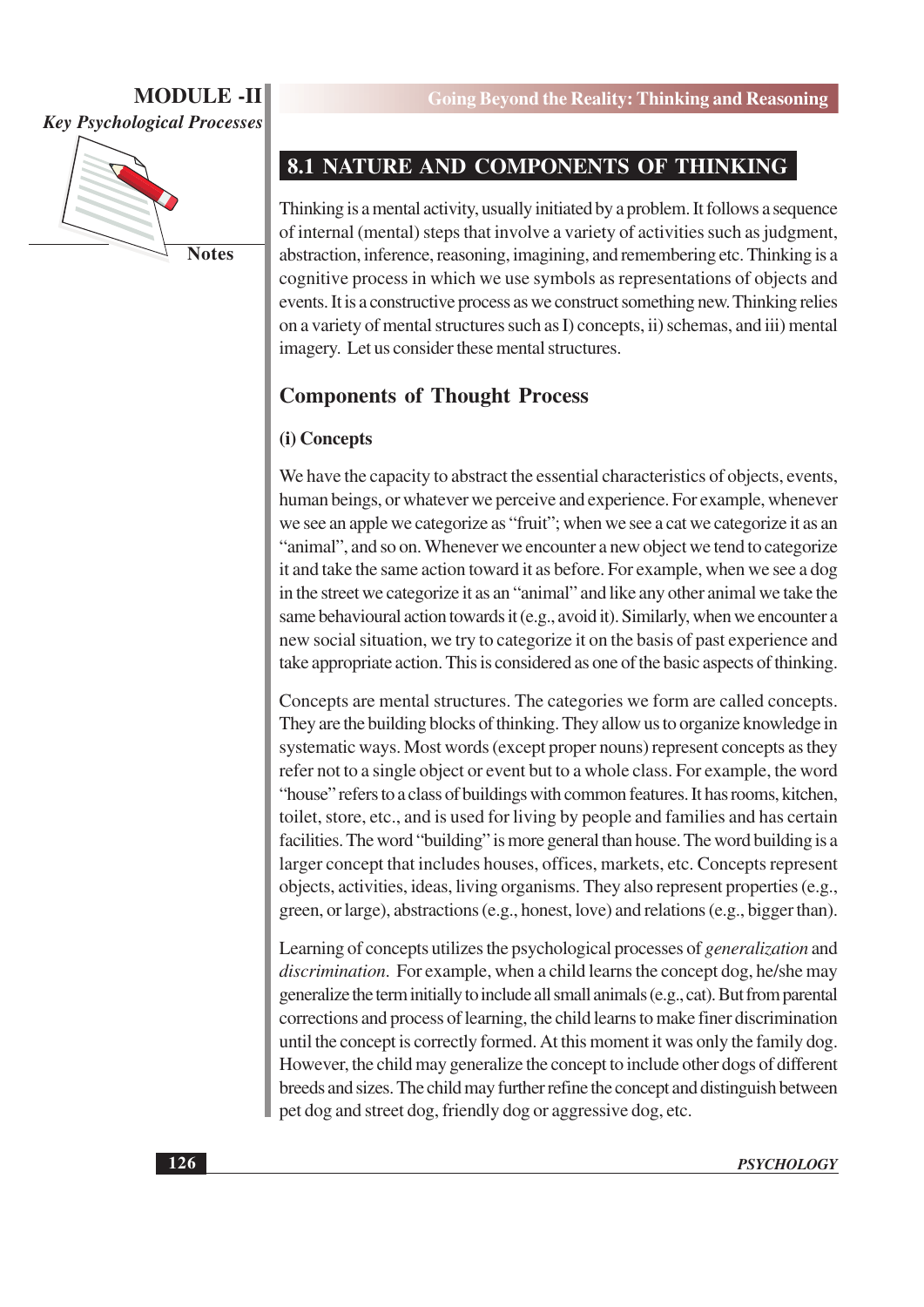Concepts may be *concrete* (e.g., a dog, table, tree, etc.) or *abstract* (e.g., honesty, democracy, justice, etc.). The child acquires the concrete concepts much earlier in life and later on abstract concepts. Studies by Piaget indicate that the child first learns object concepts (e.g., ball) and develops more abstract concepts only as he grows older.

#### **Activity 8.1 Concept Formation**

Take 20 white cards of  $8 \times 12$  cms in size. Choose three shapes (say, triangle, square, and circle) and three colours (say red, green, and blue). On each card draw different shapes below (say triangle and square) and above these two shapes in the middle, draw another shape (either triangle or square) as shown in Figure 8.1.



Figure 8.1: A sample stimulus card

The two shapes below are to be different in shape as well as colour and one above should have the shape of one and colour of the other. Take care that the size of the shapes are cut from the same size square. In this manner prepare 29 such cards, all having different combinations of shapes and colours.

Randomly place the cards in a pack. Keep the pack of cards on the table and pick one card at a time, place it before the participant (child) and ask to match the upper shape with one of the two given below. Do not indicate anything about shape or colour. Present the card to the participant one by one and encourage the child to respond as quickly as possible.

Record the responses of the respondent in terms of the response, *i.e.*, colour (C) or shape (S). If the participant matches red triangle with green triangle, then the participant is matching on the basis of shape, so put a tally under shape (S). On the other hand, if the participant matches the green triangle with green square, then the matching is on the basis of colour, so place a tally under colour  $(C)$ .

In this manner, present all the 20 cards one by one and record the responses. Count the total tallies under colour (concept) and shape (concept). The analysis of your observations will indicate the processes of concept development in the child.

#### **MODULE-II Key Psychological Processes**

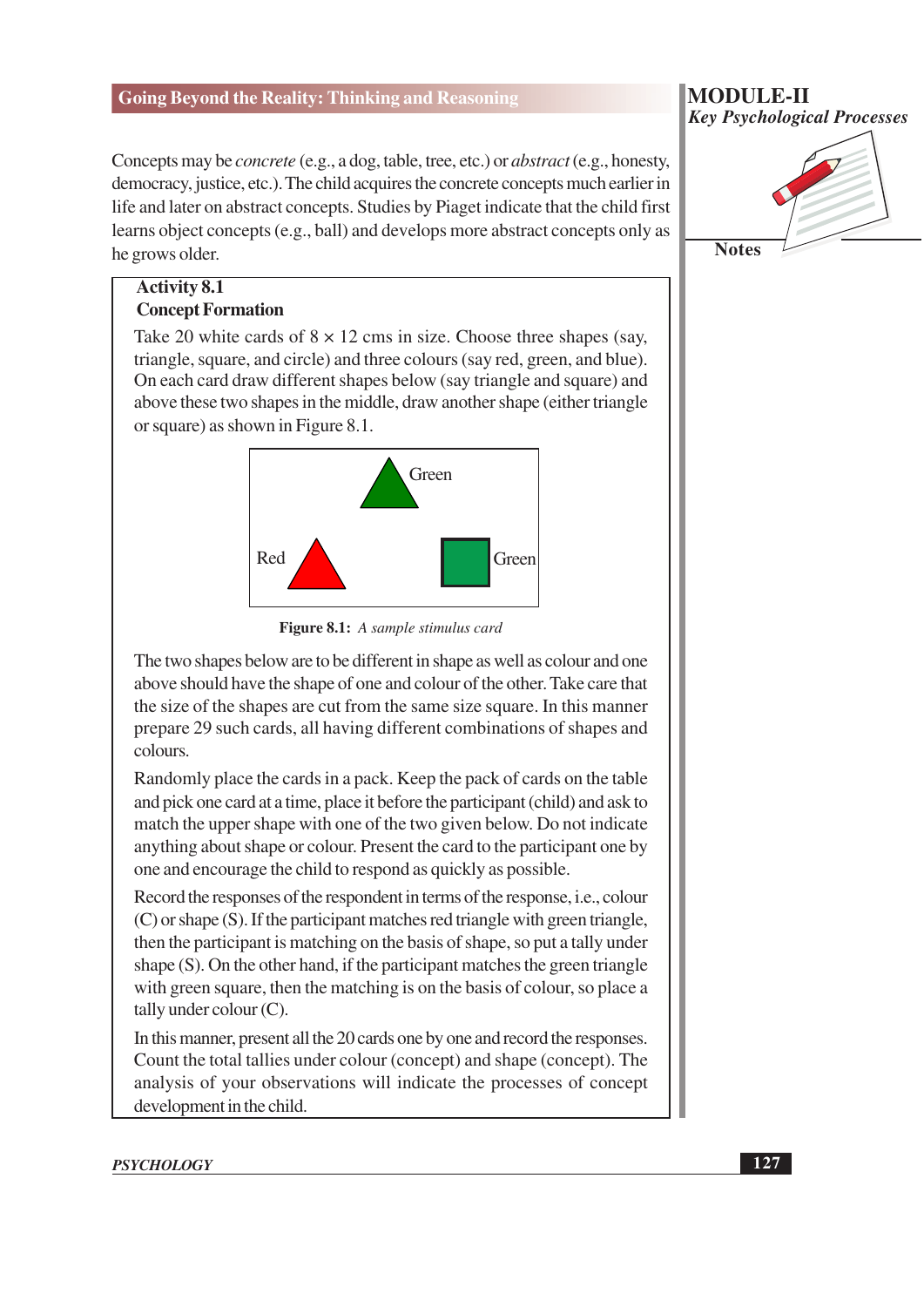### **MODULE-II Key Psychological Processes**



**Notes** 

In the activity you will observe how children classify 'colour' and 'shape' in terms of concepts. This will reflect their level of concept formation. Research indicates that children first develop the concept of colour followed by shape. Classifying objects, events or ideas into common classes minimizes the time and effort required in processing information. It is very helpful in thinking process.

We not only learn to classify objects and events in terms of their features or properties (e.g., colour, shape, size, etc.) but also abstract the conceptual rules associated with the property. For example, we not only learn to classify the colour of traffic light (red, green, amber) but also the conceptual rules by which these colours are related. That is, if the light is red, "stop"; if amber then "get ready to stop or move"; if green, "then go". It is amazing that we learn so many conceptual rules, store them, retrieve on demand, and use them in our day to day interactions in our environment.

#### (ii) Schemas

Schemas are more complex than concepts. Each schema contains many distinct concepts. For example, each of us possesses a **self-schema**, a mental framework holding lot of information about ourselves (as we perceive ourselves to be). This self-schema will include many different concepts about ourselves. For example, you may consider yourself as intelligent, attractive, healthy, hard working, and pleasant. All these separate concepts make up a self-schema. Such schemas are important building blocks for thinking.

#### (iii) Mental Imagery

Thinking also involves the manipulation of visual, auditory or other images. Here we may focus on visual images. It has been found that mental manipulations preformed on images of objects are quite similar to those that may be performed on the actual objects. Once we form a mental image of any object, person or situation, we perceive it and think about it just as we would if it actually existed. Sometimes we could refer to it as we see things in our "mind's eye." For example, if you have to remove a large table out of the room having a narrow door, you will mentally rotate (mental image) the table and think a way out to solve the problem.

It has been found that we usually think in words (words represent the concepts, e.g., table). At other times we rely on mental images, such as visual image of the table. In the above stated problem one could physically try to manipulate the table to find a way out. But a more mature person will try to find solution through mental rotation (thinking). In the introductory part of this chapter you read about the planning of a route to go to the airport. The individual could think in words or plan the route through mental imagery. That is, create a mental picture of the route to the airport and decide.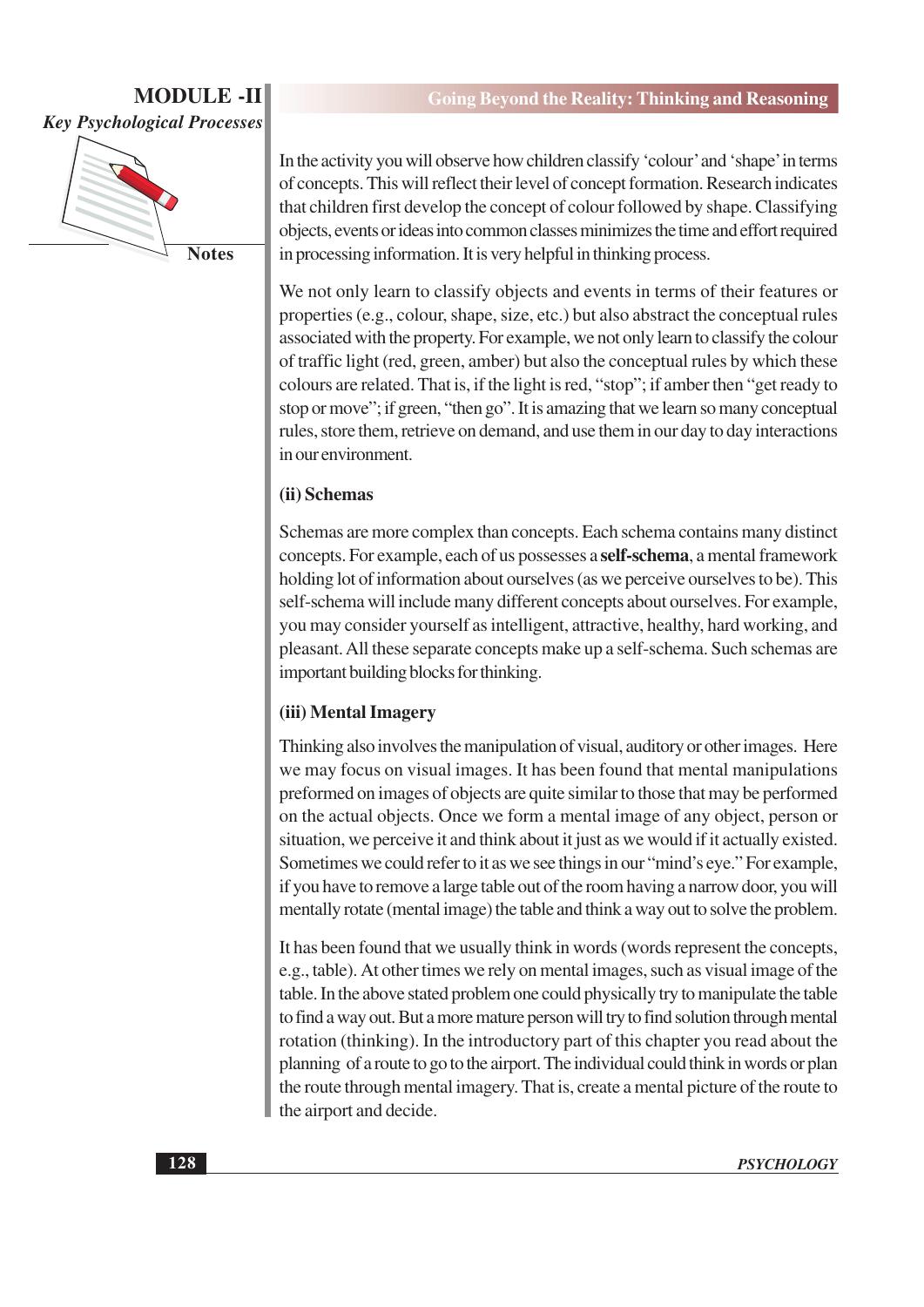

### **8.2 PROBLEM SOLVING**

Problem solving is an important cognitive activity. It is so central to the process of thinking that many people use it interchangeably with thinking. A moment's reflection will make it clear that all our day's activities involve problem solving. The problem may be simple or complex. The simple problems are of routine nature as deciding what to eat in the breakfast. There could be a complex problem as deciding which career to choose. Problem solving refers to thinking directed towards solving a specific task/situation. This type of thinking has three stages starting from the stage of occurrence of a problem followed by a set of mental operations, leading to the solution of the problem.

#### **Stages and Strategies of Problem solving**

A problem signifies a situation that requires a solution. It has three stages or steps as stated below:

- 1. Initial State: A problem
- 2. Operation: Actions
- 3. Goal State: Solution

Let us explain these three stages with a concrete problem. Suppose you get an unexpected bill to pay. Receiving the bill represents the initial state, the problem. Your goal is to find money to pay this unexpected bill without disturbing the original family budget. This leads to deployment of certain operations for solving the problem. Some problem solving operations or steps are more desirable than others.

#### **PSYCHOLOGY**



**Notes** 

129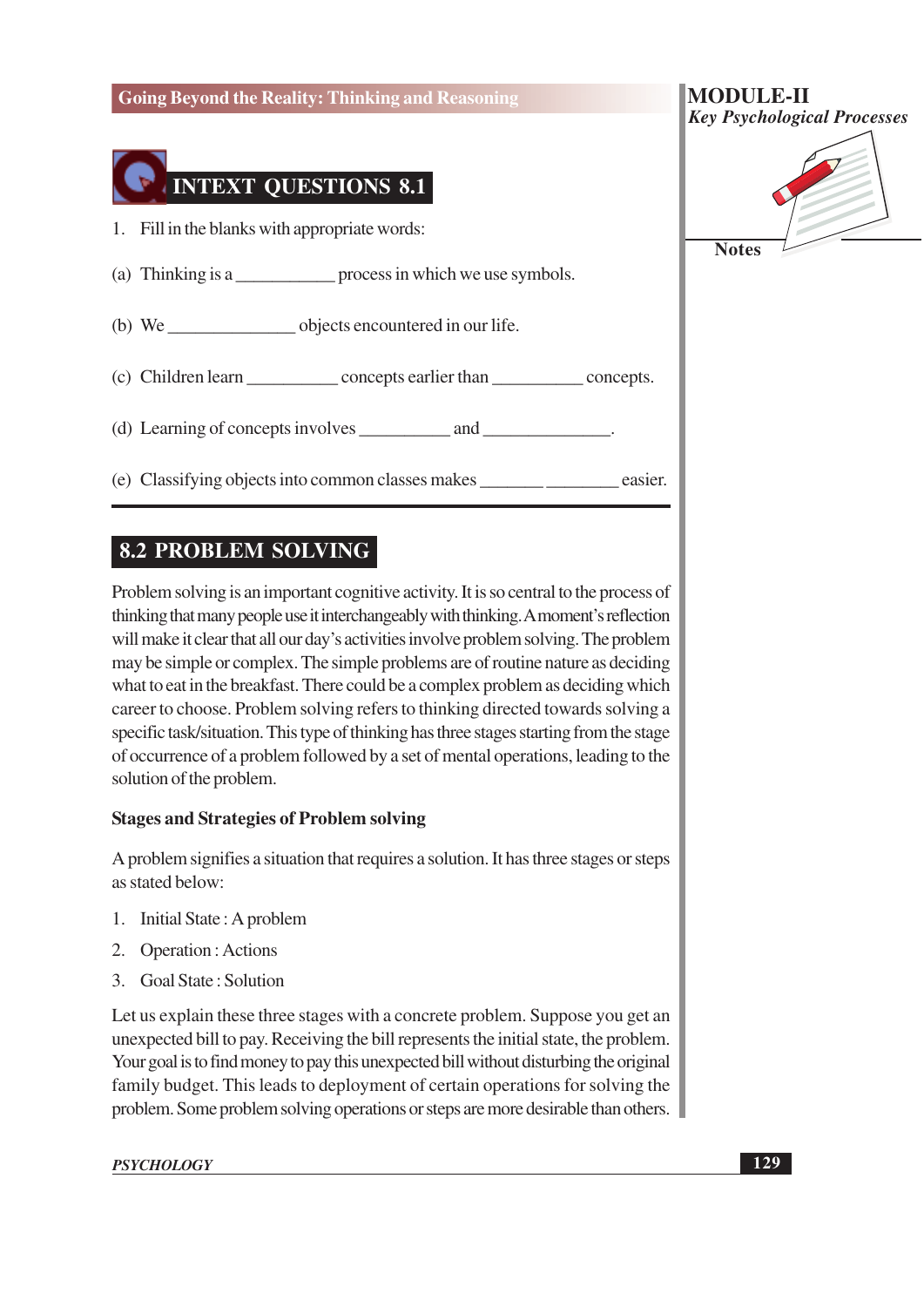

**Notes** 

For example, withdrawing money through credit card happens to be a more acceptable solution than borrowing from a friend. By choosing the most acceptable operations or steps, you move from the initial problem state to the goal state, when the problem is solved. Problems may differ with respect to the levels of complexity but steps involved remain the same. For more complex problems the second stage requires more time in order to carry out a number of mental operations.

### 8.3 MENTAL SET IN PROBLEM SOLVING

A Mental Set is a tendency on the part of an individual to respond to new problem in the same manner that he or she used earlier to solve a problem. Previous success with a particular rule provides a kind of **mental rigidity** which hinders **creativity**.

Sometimes a mental set can enhance the quality and speed of perceiving and problem solving, but under certain conditions it can also restrict or inhibit the quality of our mental activity or thinking. However, in solving our day to day and other complex problems we often rely on past learning and experience with similar or related problems. You will appreciate the phenomenon of mental set better if vou do Activity 8.2, called *Luchins* water jar problems.

### **Activity 8.2**

### **Mental Set and Problem solving**

Present to one of your friends the following set of problem to solve. Give the following instructions:

There are 7 problems in the table given below. There are 3 empty jars (A, B and C) available and enough water in a container. With the help of the given jars you are required to produce the required quantity of water. How to arrive at the solution is explained with the help of problem NO. 1. given in Table 8.1.

You have three empty jars that can hold 21 ml  $(A)$ , 127 ml  $(B)$  and 3 ml (C). With the help of these three jars you are required to produce 100 ml of water. So, fill jar B with water and pour out enough water from jar B to fill jar A. After pouring water from jar B to A, you are left with 106 ml in jar B. Now, pour out enough water from jar B to fill jar C twice, you will be left with 100 ml of water in jar B. Now, go ahead and solve the remaining 6 problems.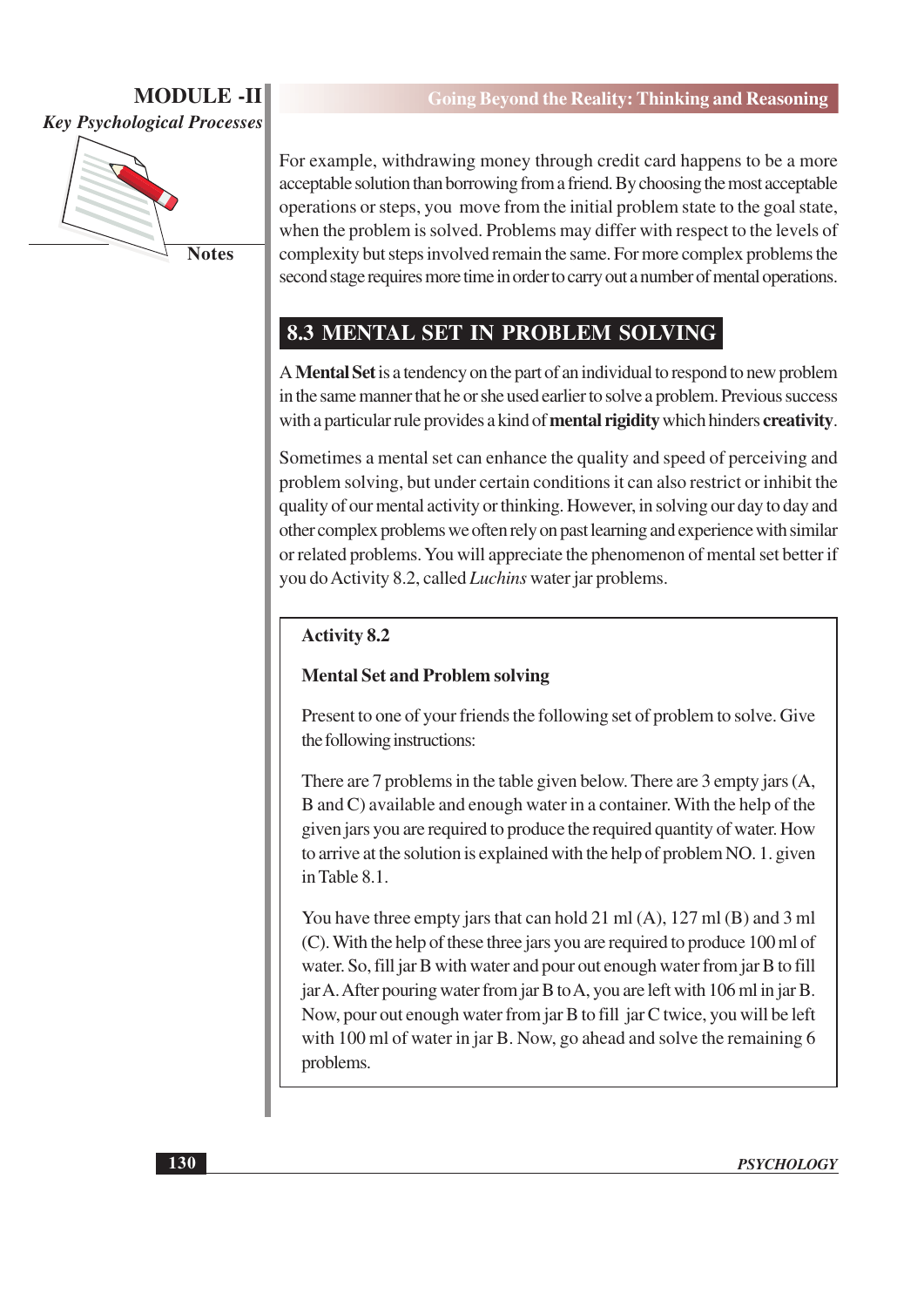| Problem No. | Volumes of empty jars (ml) |     |    | <b>Required quantity</b> |  |
|-------------|----------------------------|-----|----|--------------------------|--|
|             | Α                          | B   | C  |                          |  |
| 1.          | 21                         | 127 | 3  | 100                      |  |
| 2.          | 14                         | 163 | 25 | 99                       |  |
| 3.          | 18                         | 43  | 10 | 5                        |  |
| 4.          | 9                          | 42  | 6  | 21                       |  |
| 5.          | 20                         | 59  | 4  | 31                       |  |
| 6.          | 14                         | 36  | 8  | 6                        |  |
| 7.          | 28                         | 76  | 3  | 25                       |  |

Table 8.1: The Water Jar Problem

The participants will be able to obtain the solution by following the same steps  $(B - A - 2C)$ . However the 6<sup>th</sup> problem is critical, in that the solution can be worked out by the method used earlier and also by using a straight and simple method of pouring water from jar A to jar C (i.e.,  $A - C$ ). However, because of the mental set (formed through the solution of earlier 5 problems) the individual becomes mentally blind to the simpler and different solution. The 7<sup>th</sup> problem is the second critical problem. In this problem the person is not able to arrive at the solution by using the earlier method  $(B A-2C$ ). It is interesting to observe the time taken by the person in solving the problems from number 2 to 7. The participant will take maximum time in solving problem 7, because he cannot solve the problem with the help of the earlier set.

# **INTEXT QUESTIONS 8.2**

Mark the following statements True or False:

- (a) Problem solving takes places through stages.
- (b) Mental set may hinder problem solving.
- (c) Schema consists of one concept.
- (d) Images make mental manipulation difficult.

### 8.4 REASONING AND DECISION MAKING

#### **Reasoning**

Reasoning is a mental process. Reasoning is involved in logical thinking, problem solving, and decision making. In reasoning, information from the environment and

#### **PSYCHOLOGY**

**MODULE-II Key Psychological Processes** 



- True/False
- True/False True/False
- **True/False**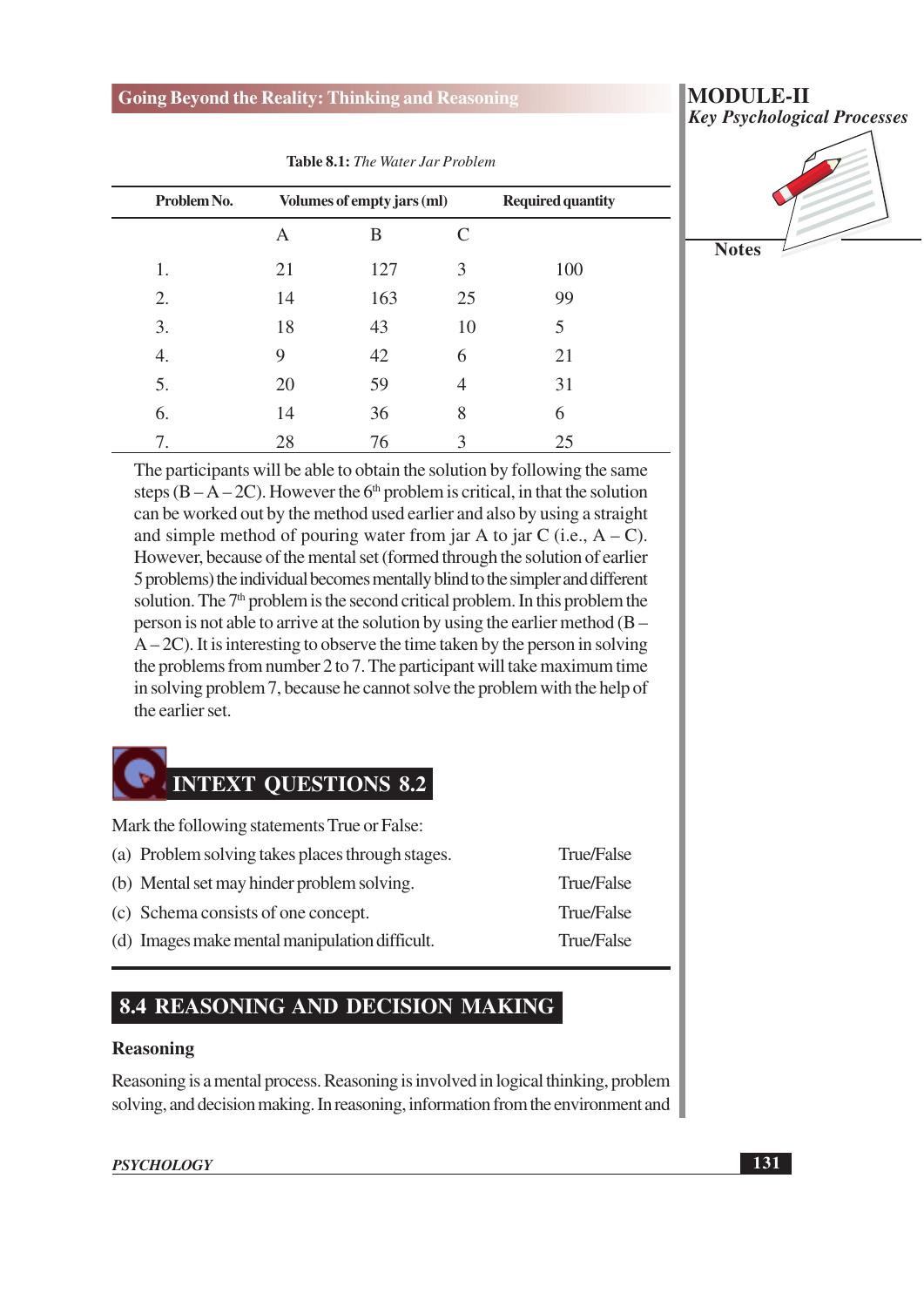**MODULE-II Key Psychological Processes** 



**Notes** 

the stored information in the brain are used to arrive at some conclusion or goal. The individual follows certain rules in reasoning and decision making. We can classify reasoning into two main types **Deductive reasoning**, and **Inductive** reasoning. Let us consider these two types briefly.

(a) Deductive Reasoning: In deductive reasoning the person tries to deduce or draw conclusions from a set of initial assertions or **premises**. An example of deductive reasoning, known as syllogism, which contains two premises and a conclusion is drawn:

All A are B (premise)

All B are  $C$  (premise)

Therefore: All A are C

It is an example of a valid syllogism.

Let us consider an example of invalid syllogism

All A's are B (premise)

Some B's are C (premise)

Therefore: Some A are C

This is an example of invalid conclusion.

In deductive reasoning, we typically go from general to the particular. We apply the same general rule as all human being are mortal. Ramesh is human. Ramesh is mortal.

(b) Inductive Reasoning: In comparison to deduction reasoning, the process in inductive reasoning is reversed. In this case we go from available evidence to generate a conclusion about the likelihood of something. In inductive reasoning, we consider a number of different instances and try to determine (induce) what general rules cover all instances. Let us explain inductive reasoning with the help of an example.

Suppose you are not able to locate your scooter keys. You try to look at place where you generally keep your keys, you don't find them there. You use inductive reasoning to search your memory - "I took out the scooter keys and with another key I opened the entrance door and entered the house. Immediately, on entering I found the telephone bell was ringing. I proceeded to receive the call. I had to note down a message. I took out the pen from my pocket and noted down the telephone number on the telephone diary. I must have kept the keys near the telephone. "you proceed there to search the keys and find them there".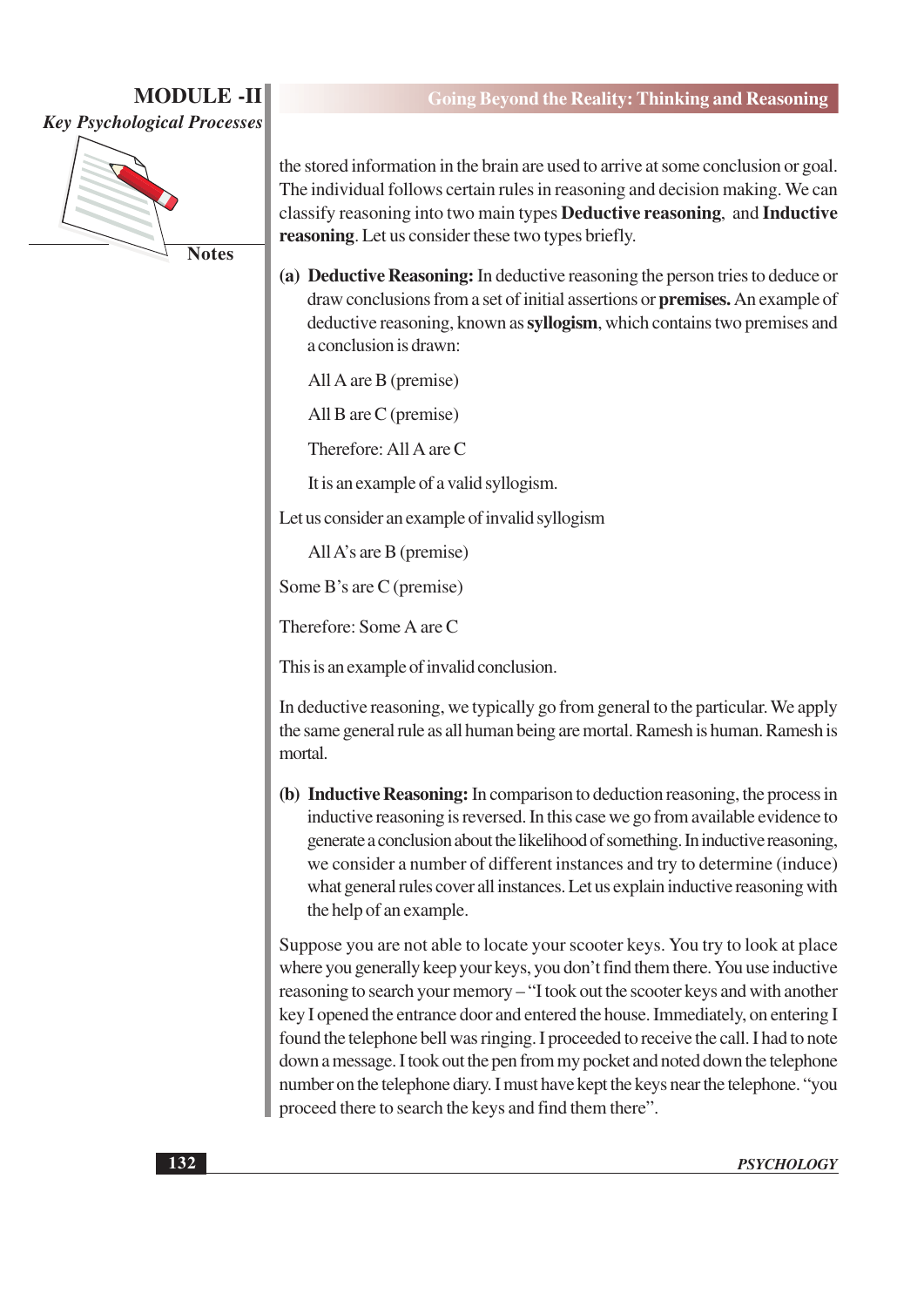Most cases of scientific research involves inductive reasoning. Scientists and lay persons consider a number of instances and try to determine what general rule covers them all. For example a boy of 15 years age is moody, aggressive, impatient, hyperactive – he is a teenager. The general statement that "he is teenager" attempts to cover his behaviour in a more general statement.

#### **Decision Making**

In everyday life we often make personal, economic, social and political decisions, which could have far reaching consequences. When you decide to take up physics as a subject for specialization in your studies you are making a decision which could have far reaching consequences in your life. We often make decisions which are of routine nature, like what to eat in the breakfast or which movie to go. While making decisions we consider certain variables that are important in taking a decision. For example, someone closely related to you has been hospitalized and the doctor, after examining the patient, recommends surgery to save the life of the patient. Before you take a decision to go ahead with what the doctor has recommended, you will consider a number of alternatives. These alternatives could be : to have a second opinion, to consider alternative method of treatment, whether the patient can withstand surgery, doctor who will conduct the surgery, hospital where surgery is to be done, finances involved and so on. After considering the relevant points you will take a decision.

### **8.5 JUDGEMENT AND DECISION MAKING**

Judgement and decision making are interrelated processes. Judgement involves evaluation of information about the world (objects, events, persons etc.) while decision requires choices. Let us make the distinction clear with the help of an example. The judge hears the arguments and examines the evidences provided by the lawyers and on hearing the arguments gives his judgement in the case. On the other hand, decision making is a kind of problem solving in which quite a few alternatives are available and one has to make a choice. For example, you have to go to airport and there are three routes available to you. You will consider the different good and bad points about each of the three routes and make a decision.

# **INTEXT OUESTIONS 8.3**

Mark the statements True or False:

- (a) Reasoning helps to go beyond the available information.
- (b) Induction moves from general to specific.
- **True/False**
- **True/False True/False**
- (c) Deduction moves from specific to general.

#### **PSYCHOLOGY**

### **MODULE-II Key Psychological Processes**

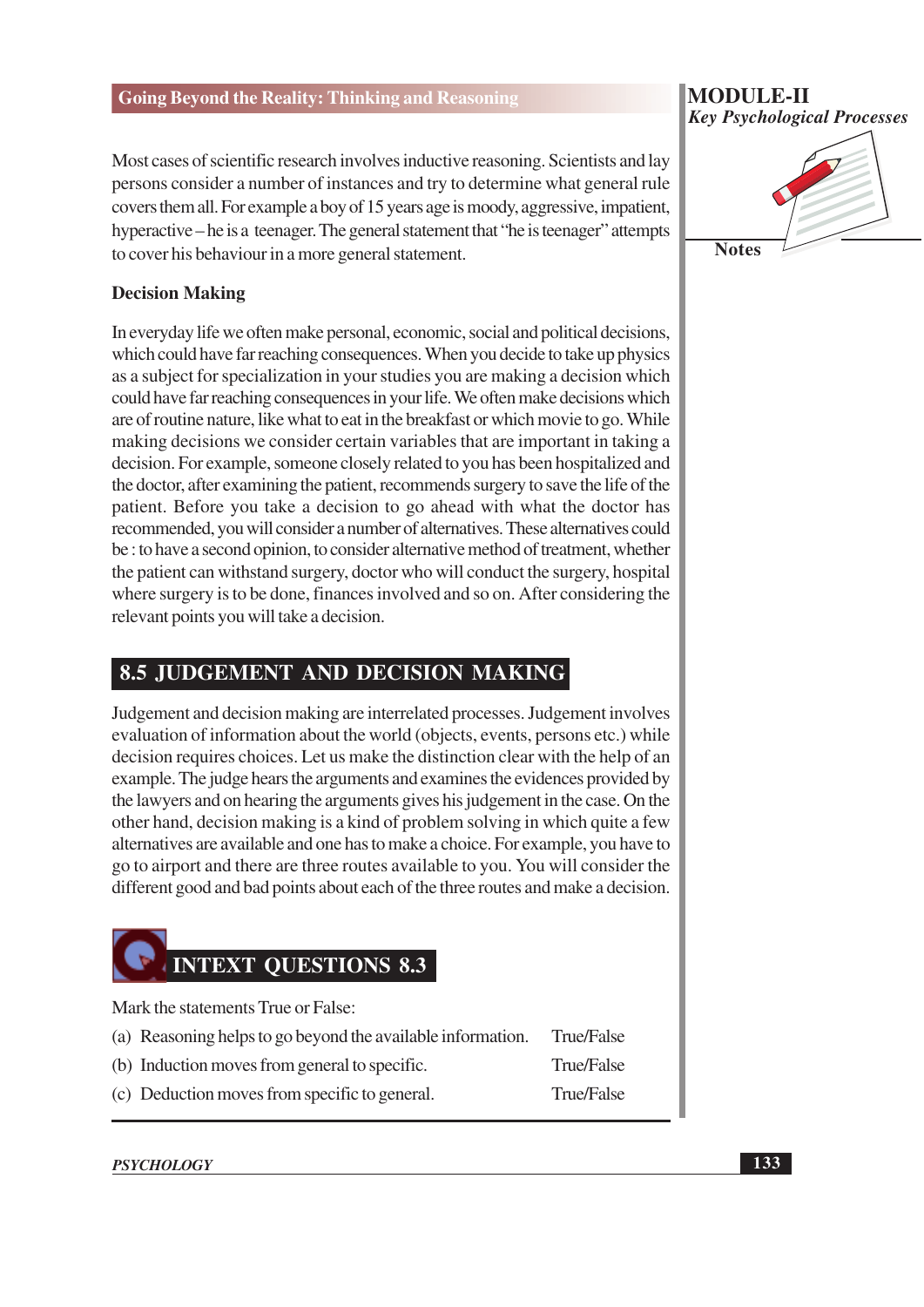# **MODULE-II**

**Key Psychological Processes** 



### **8.6 LANGUAGE AND THOUGHT**

Imagine what would have happened if we did not have language to express what ever we wanted to express. Without language it would not have been possible to express our feelings and communicate with others. The process of acquiring language is very interesting. The child by the age of six months first starts saying "ma..ma..ma" (babbling) and it is an enjoyable sound both for the child as well as the parents and others. Slowly, the child learns to say mama and papa and gradually other mono-syllables start appearing and later could starts comparing two or more words to communicate his/her needs etc.

Initially the child learns to communicate in the language being used at home, called mother tongue. Later, the child learns a formal language (say English) at school. The child may then learn two languages. The progress from ultering "ma...ma...ma" to the attainment of mastery over language is a fascinating journey. Some people become creative writers, poets and novelists. What sets us apart from non-humanbeings is the use of language.

#### **Use of Language**

Children progress rapidly from two-word utterances to more complex sentences. By the time they are three, many children are constructing complex sentences like "I want this doll because she is big". Thus, in the course of development infants start from cry, coo, and babble and gradually become linguistically socialized so that they become effective participants in conversation with others and are able to communicate well.

Language is a vehicle of thought and a tool for all kinds of social interaction. Language conveys intentions, feelings, motives, attitudes and beliefs, etc.

#### **Language and Communication**

We communicate information by using a system of symbols. Language is one such symbol system. It has two basic characteristics: the presence of symbols and communication. Symbols represent or stand for something else. For example, home, school, office, temple, etc. these are all buildings. However, these buildings represent something that has a meaning more than what the 'building' carries. Home is a place where a family lives and school is a building where education is imparted to the children. When these words (e.g., school, home) are associated with certain functions, they acquire meaning and we recognize those words and use them for communicating with others. So, when you say to another person that you are going to the temple, you are communicating that you are going to a place (building) for worship.

Language also helps us in describing abstract ideas or thoughts (e.g., beauty,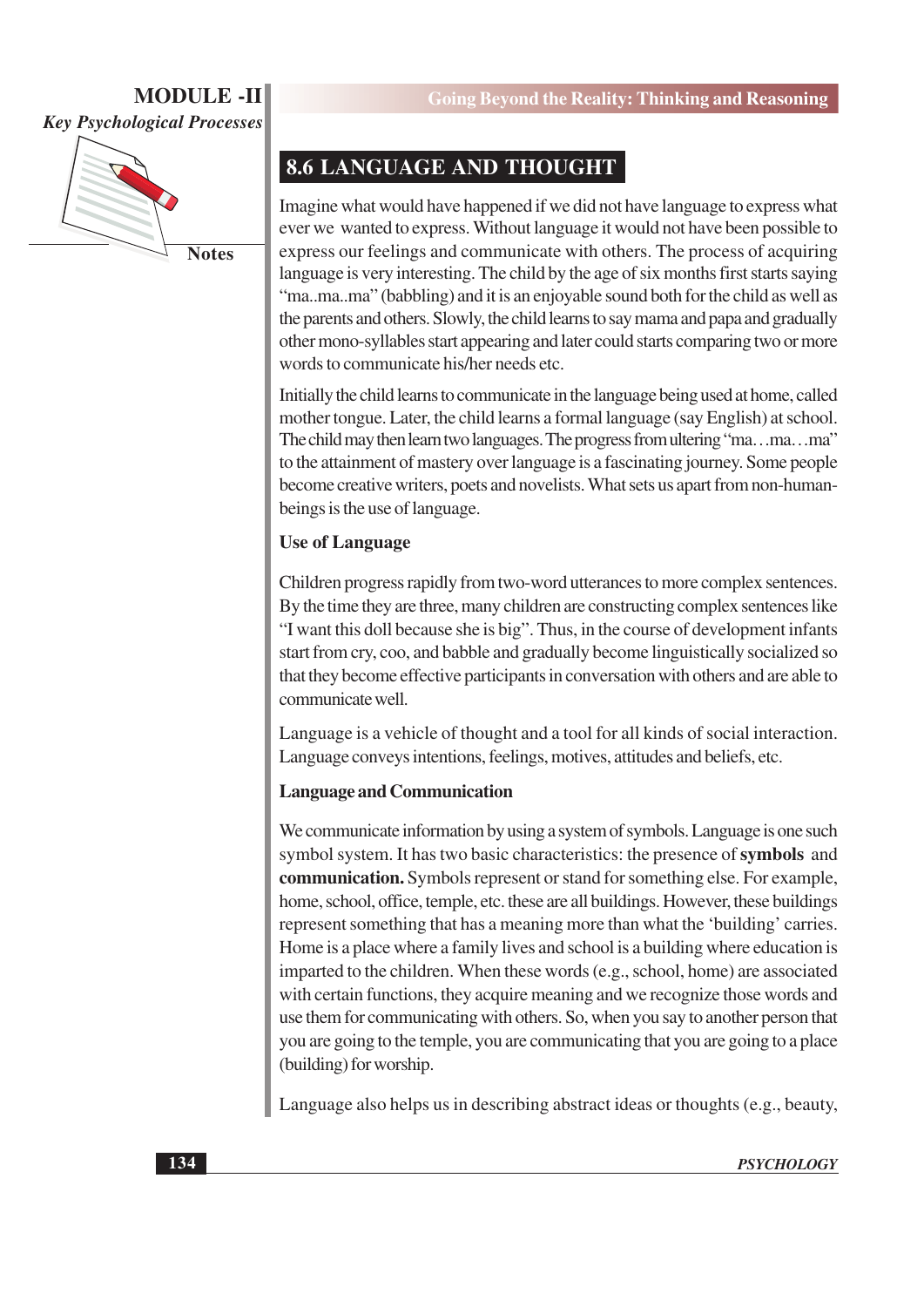democracy) in addition to the concrete objects of everyday use and experience. Through language we are able to express our abstract thoughts.

We also communicate with others through the use of our body parts, called gestures and postures. Such type of communication is called non-verbal communication. It may be noted that a sign language is also a form of human language.

#### **Language and Thinking**

Often people have wondered whether language is essential for thinking. Is thinking possible without language? Most of our thinking does involve words. It is well established that language and thought are related. Watson called thinking as "inner speech". If language is essential for thinking then an obvious question that arises is what happens to those in whom there is no language or the people whose language is not well developed (say young children). It has been argued that such people can use sign language and understand each other's thoughts. For example, deaf people can think and communicate in sign language. One can say that language is an essential tool of thinking, but it can not be said that thinking is not possible without language.

Language is helpful in thinking and at the same time language works as a vehicle of thought. That is, whatever we think it is communicated through language.

# **WHAT HAVE YOU LEARNT**

- Thinking is a mental or cognitive process that often starts with a problem situation.
- Thinking involves many types of mental structures such as concepts, schemas, and mental imaging.
- Concepts are class names based on categorization. Formation of concepts involves generalization and discrimination. Concepts can be concrete and abstract.
- Schema refers to a mental structure consisting of several concepts and imagery.
- Problem solving is an important aspect of thinking. It starts with a problem, moves with certain mental operation and finally reaches to a solution that terminates the problem.
- The mental set developed by a person may create rigidity and become an obstacle in problem solving.

### **MODULE-II Key Psychological Processes**



**PSYCHOLOGY**